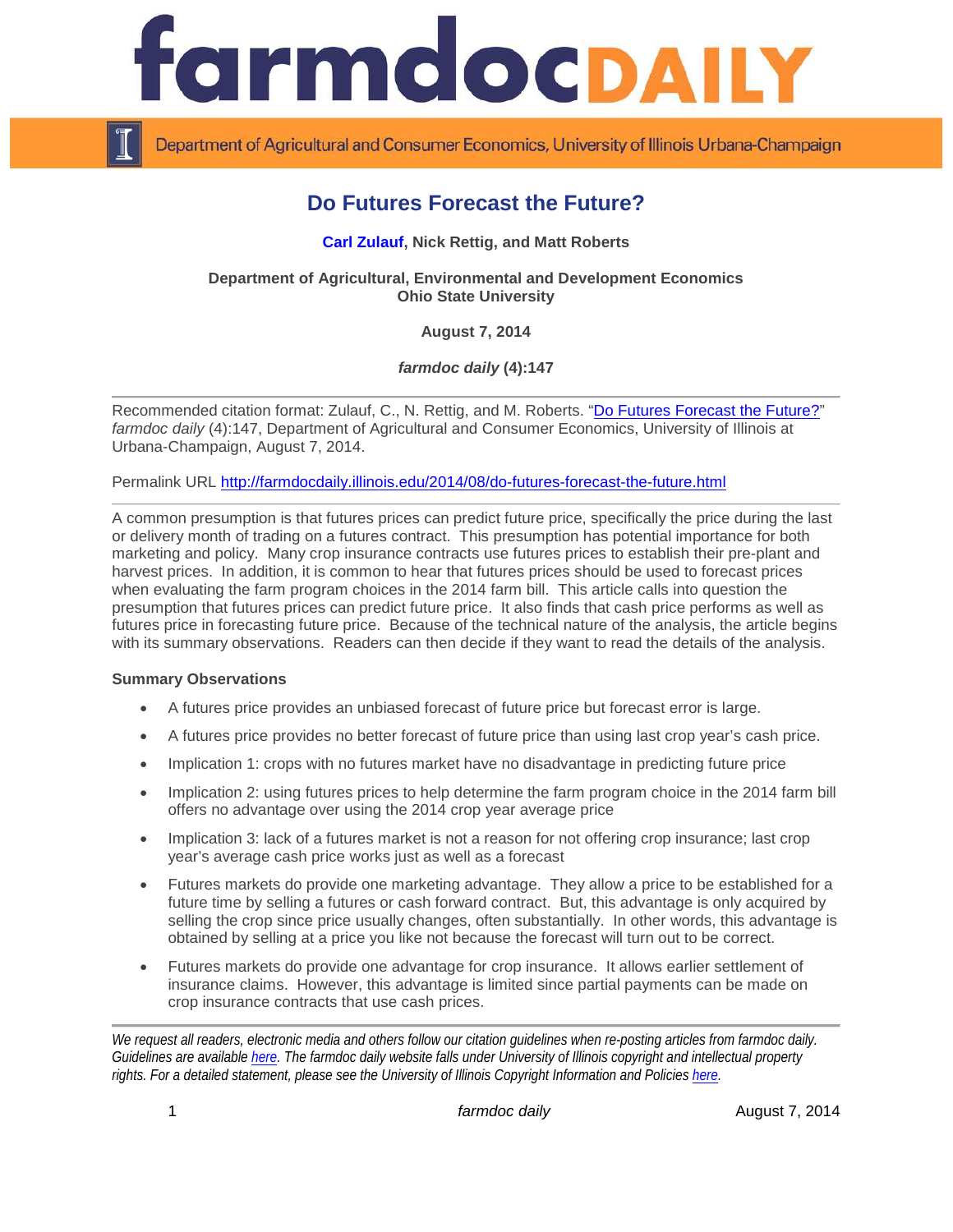• While radical given the long history of using futures prices to determine crop insurance prices, this study begs the question if futures prices are in fact the best method for establishing the price of insurance contracts.

### **Background**

Length of time over which corn and soybean futures contracts are traded has steadily increased over the last half century. Prior to 1970, it was rare that corn and soybean futures contracts traded a year prior to delivery. In contrast, on Friday, August 1, 2014, the December 2017 corn contract and July 2017 soybean contract traded. The increasing length of trading has reinforced the presumption that futures markets forecast future price.

## **Analysis**

This study examines the forecast performance of the November soybean and December corn futures contract 1 year prior to delivery. The price of these so-called new crop futures contracts are averaged during their November/December delivery period and during the November/December one year prior to delivery. These average prices are then compared. To illustrate, average price of the November 2006 soybean contract during November 2005 is compared with average price of the November 2006 soybean contract during its delivery month of November 2006. We also compare, for example, the average U.S. cash price during the 2005 crop year with the average U.S. cash price for the 2006 crop year. In other words, we examine the potential of last crop year's U.S. average price to forecast the current crop year's U.S. average price.

The period of analysis is the 1975 through 2006 crop years. This was an extended period of what are called stationary prices. Stationary prices have no long term trend up or down and have stable price variation. Nonstationarity in prices can lead to an overstatement of price forecast performance.

The U.S. corn and soybean markets have desirable attributes when testing forecast performance. The U.S. is a major producer of corn and soybeans and thus the markets are heavily traded. The U.S. also produces corn and soybeans in a limited and similar timeframe, which creates a more uniform market environment in which to examine price forecast performance.

# **Findings — Futures Price Forecast Performance**

Figure 1 compares the average price of the December corn futures contract during its December delivery month with its average price during December of the previous year. A different graph of this data is provided in Figure 2. It shows the forecast error by year, where forecast error is defined as the average December delivery month price minus the average December price during the previous December. Figures 3 and 4 are the comparable set of graphs is presented for soybeans.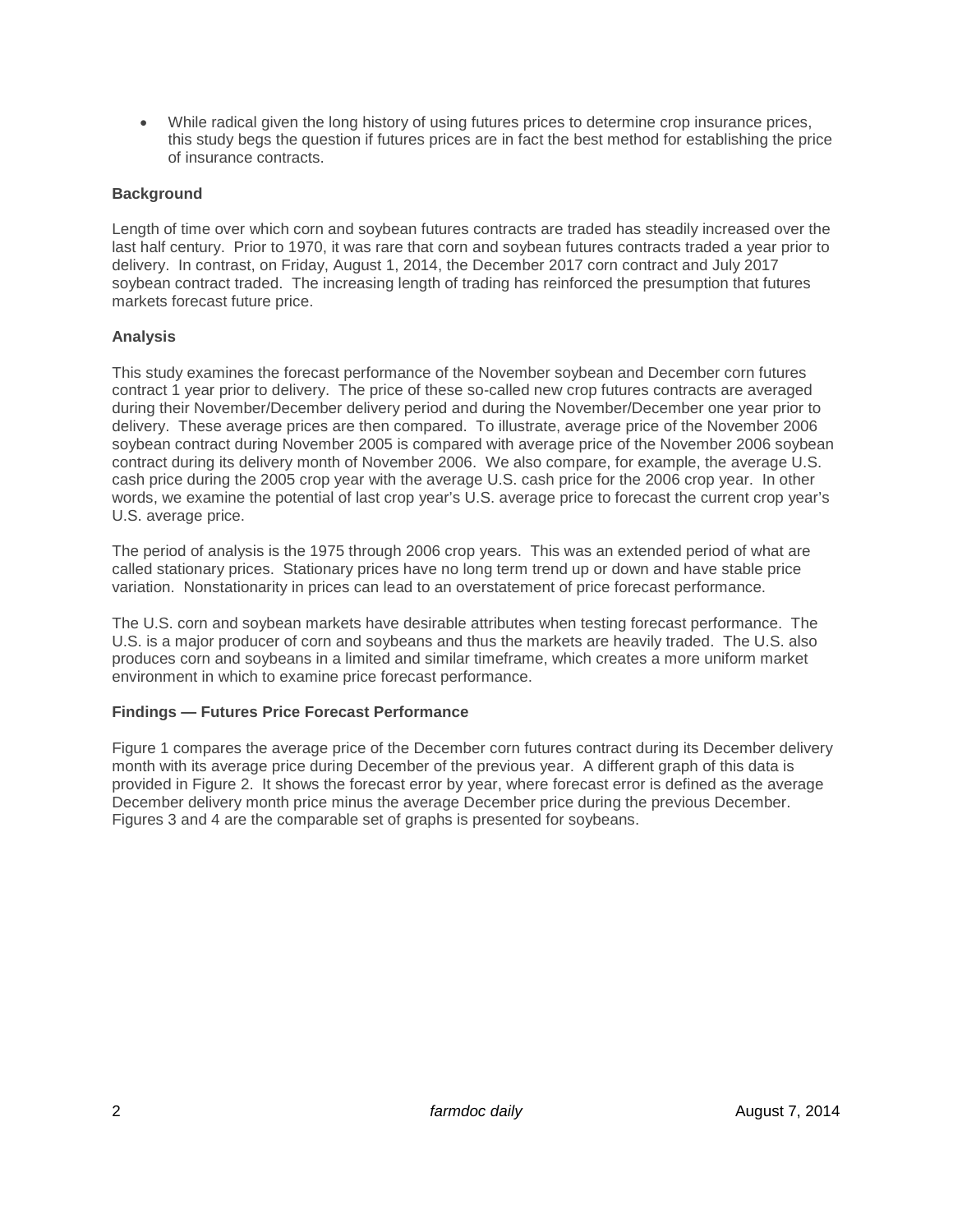



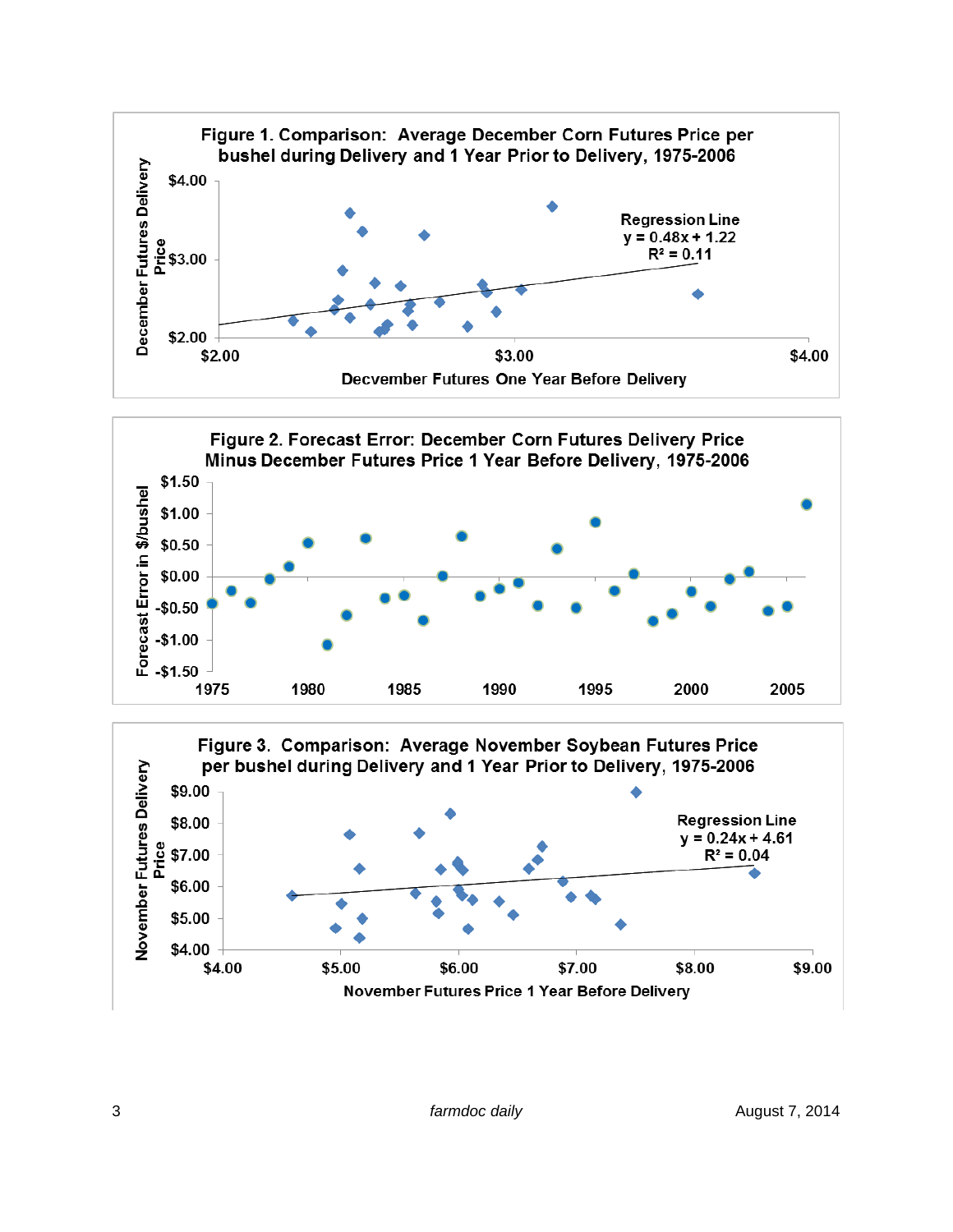

Over all the 32 years for corn, the December delivery month futures price averages 13 cents per bushel below the December futures price during the previous December (see Figure 5). While not small in a value sense, it does not differ statistically from 0 at commonly used levels of statistical significance. The reason it is not statistically significant is the high variation in forecast error as illustrated in Figure 2. In comparison, for soybeans over the 32 years, the November delivery month futures price averages 3 cents per bushel below the November futures price during the previous November (see Figure 5). This difference is highly insignificant. The implication of these findings is that the December corn futures contract and November soybean futures contract provides an unbiased estimate of the futures price that will occur during the delivery month. In this measure of forecast performance, the forecast of price provided by these futures contracts is accurate.



However, considerable error exists in the forecasts. For corn, in only 5 of the 32 years is the December futures price during the delivery month within 5% of the December futures price during the previous December. The comparable number for the November soybean futures contract is 6 of the 32 years. In only 1 of 64 possible crop-year combinations does the forecast error round to 0%: 1979 November soybeans. The average absolute forecast error is 16% for both the December corn and The November soybean futures contracts (see Figure 6).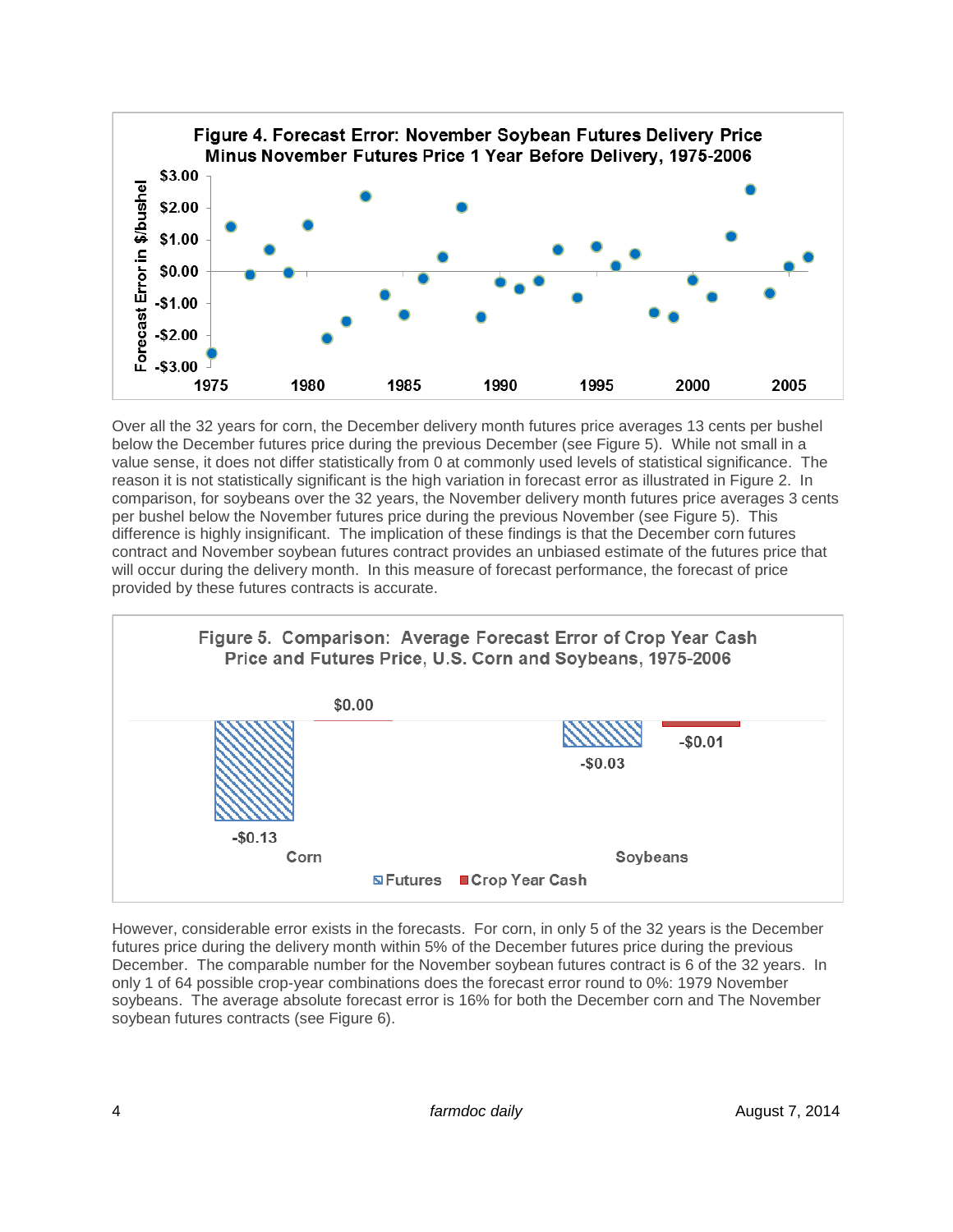

Last, a regression line between the two delivery prices is presented in Figures 1 and 3. This regression line reveals how much of the variation in the delivery month futures price is explained by the futures price one year prior. For corn, this explanation is 11% ( $R^2$  value). The explanation is even lower for soybeans, 4%. The corn regression line has a statistical confidence of 93% while the soybean regression line has a statistical confidence of 72%. A commonly-used level of statistical confidence is 95% in terms of assessing whether the relationship differs from zero. In other words, from a statistical confidence perspective, neither the corn nor soybean new crop futures price one year prior to delivery helps explain what the new crop futures price will be at delivery, although the December corn futures price is not far from being statistically significant.

### **Findings — Comparing Cash and Futures Price Forecast Performance**

A simple forecast of cash price is to assume that this year' price will be the same as last year's price. On average, last crop year's U.S. cash price was nearly identical to this crop year's U.S. cash price (see Figure 5). In fact, this difference was less than for the December corn and November soybean futures prices. Average forecast error was nearly identical for last crop year's cash price and the new crop futures price (see Figure 6), with both having a forecast error of approximately 16%.

To further compare forecast performance, Figures 7 and 8 presents the forecast errors for both futures and cash prices. These figures also contain the regression line fitted between the two forecast errors. For both corn and soybeans, approximately 75% ( $R^2$  value) of the cash price forecast errors are explained by the futures price forecast errors. The figures and the regression lines both reveal that the futures price and crop year cash price forecasts have errors that tend to be similar. When taken as a group, Figures 5 through 8 suggests that new crop futures prices provide no better forecast of next year's price than does last crop year's U.S. average cash price.